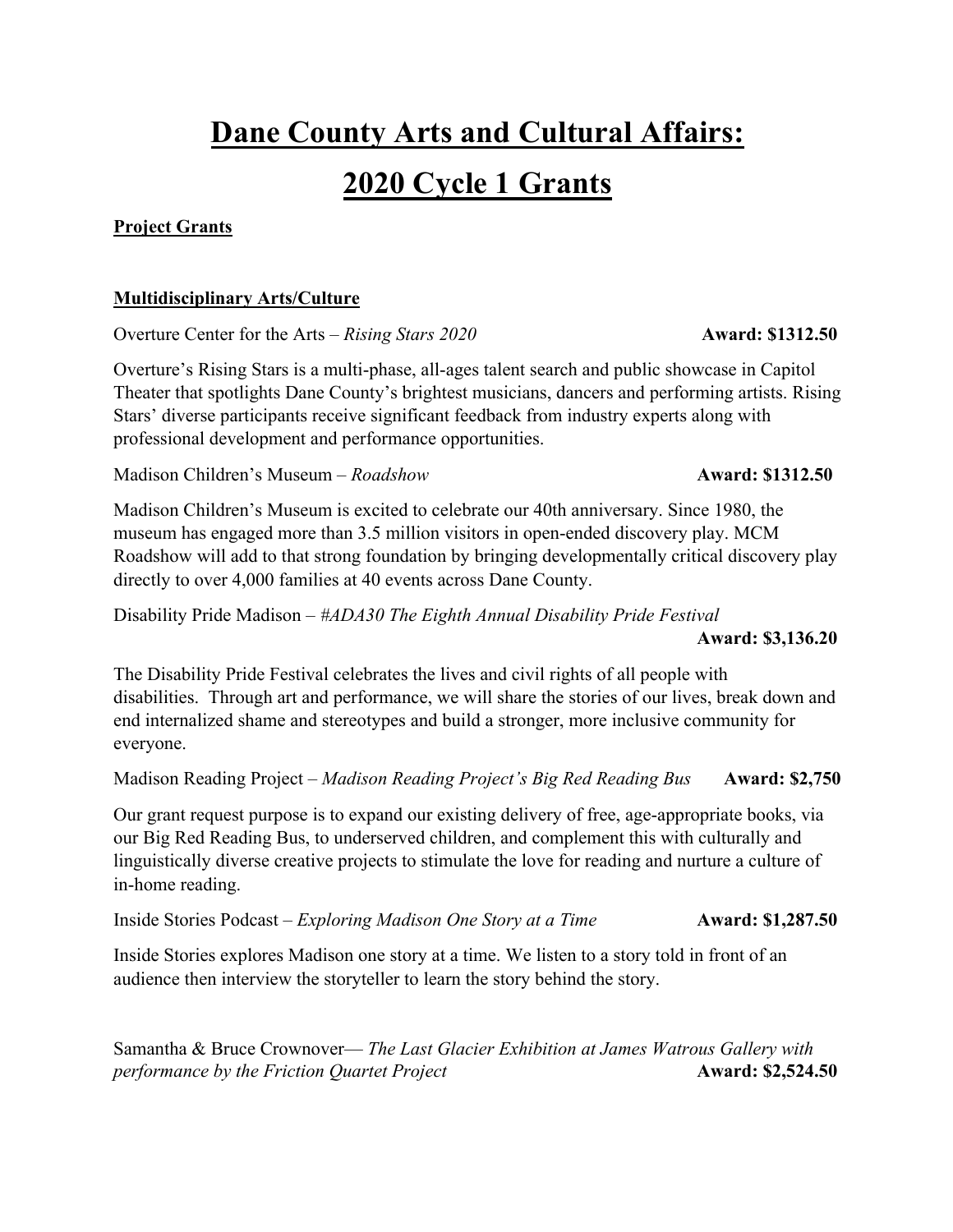"The Last Glacier" features work by Madison-based printmaker and painter Bruce Crownover, along with his Last Glacier Collective members' prints by Todd Anderson (South Carolina), and photographs by Ian van Coller (Montana). The San Francisco-based Friction Quartet will perform music written about climate change in musical dialogue with the exhibition.

#### Cultural Connections— *Not Our Sentence* **Award: \$2,750**

Former Madison Poet Laureate Fabu leads Madison youth affected by incarceration in a bold expose magnifying their voices with verbal and visual expression in the exhibition, *Not Our Sentence.* View the documentary, *The Sentence*, and join a panel discussion about the effects of incarceration with families and formerly incarcerated parents.

#### **Music**

Madison New Music Festival – *Wisconsin Composers Project Concert* **Award: \$575**

The Madison New Music Festival enriches the Madison community and cultural scene by supporting the creation and performance of contemporary music in Wisconsin with accessible performances, boundary pushing programming and collaborations. In the inaugural Wisconsin Composers Project Concert, we will present the works of four different composers in Wisconsin at different stages of their career.

Madison Opera, Inc. *– Opera in the Park 2020* **Award: \$2,625** 

Madison Opera is pleased to present Opera in the Park 2020 on July 25, 2020. Now in its 19th year, this free concert has become a Dane County summer tradition. Featuring spectacular guest soloists, the Madison Opera Chorus, and the Madison Symphony Orchestra, the concert features highlights from opera and Broadway, performed underneath the stars in Madison's beautiful Garner Park.

con vivo!... music with life – *Beethoven Birthday Bash* **Award: \$635** 

con vivo!...*music with life* presents a performance of live chamber music on Friday, October 9, 2020 at 7:30 pm at First Congregational Church in Madison.

Middleton Community Orchestra – *Fall and Holiday Concerts* **Award: \$2,100** 

Performed by outstanding, amateur musicians from Dane County in collaboration with some of classical music's brightest local stars, MCO's Eleventh Anniversary concerts are affordable, accessible community events perfect for audiences of ALL ages. General Admission is \$15, and all students (including college age) are admitted FREE of charge.

Wisconsin Youth Symphony Orchestras, Inc. – *Bolz Family Spring Concert Series 2020* **Award: \$1312.50**

The Bolz Spring Concerts serve as the culminating performances of the 19-20 WYSO season. Our diverse orchestra members showcase their musical progress after a full season of dedicated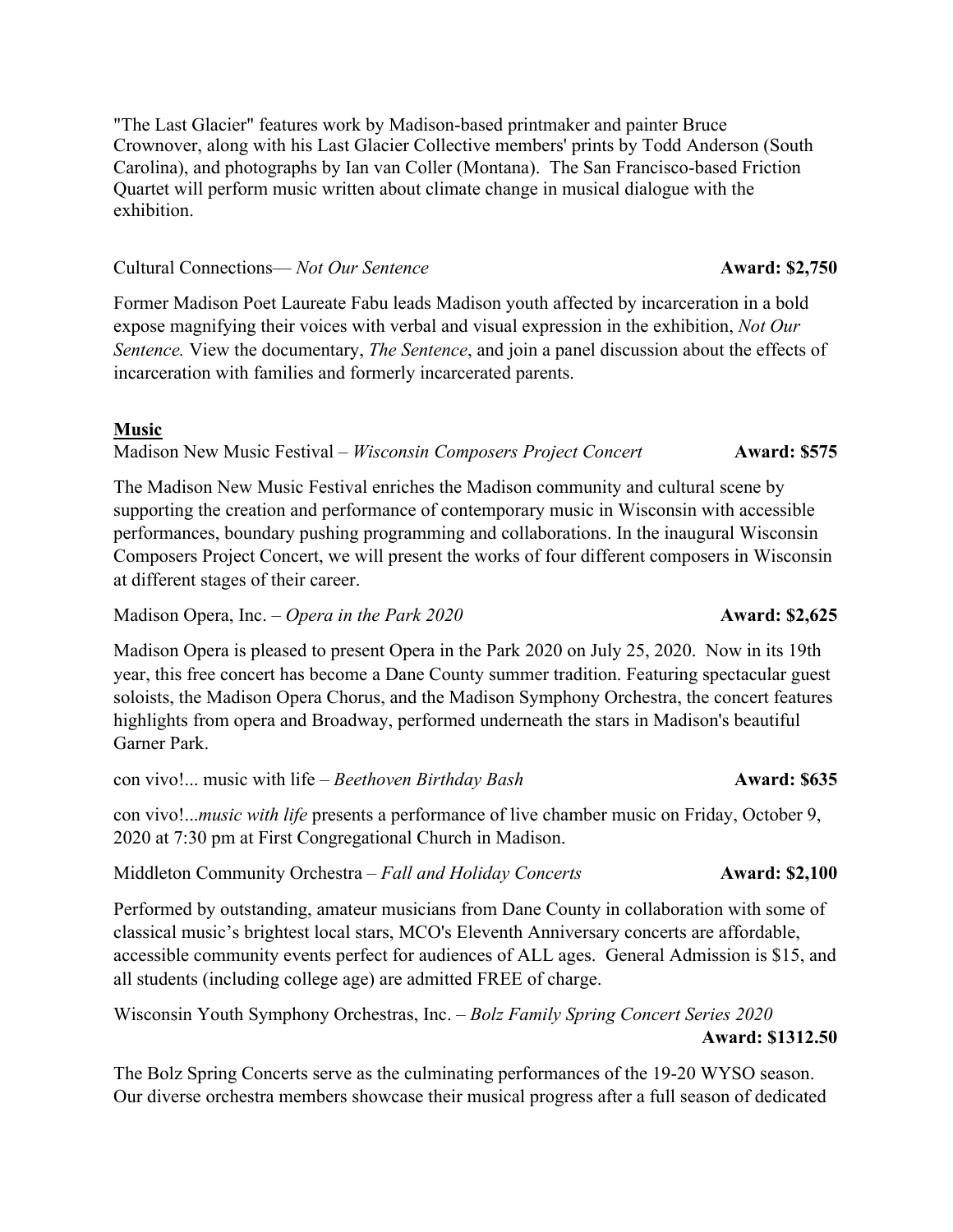rehearsals, sectionals, coaching, and peer-to-peer learning. These concerts celebrate students' achievements in instrumental mastery, teamwork, confidence and musical understanding.

Madison Bach Musicians – *German Baroque Masterworks Concerts* **Award: \$751.25** 

Chamber string ensemble of the Madison Bach Musicians welcomes internationally acclaimed baroque violinist Marc Destrube in presenting a program of masterworks from the Baroque era in Germany. Concert will feature concertos and orchestral suites by Bach, Handel, Telemann, Graupner, and Graun. Outreach event on October 2 at Sun Prairie High School.

Wisconsin Chamber Orchestra – *Masterworks Series* **Award: \$1,312.50** 

In 2019-20, Maestro Andrew Sewell celebrates 20 years as Music Director and creative leader of the Wisconsin Chamber Orchestra's Masterworks series. For the fifth *Masterworks* performance, the WCO welcomes acclaimed trumpeter Andrew Balio back to his hometown of Madison, to engage the Dane County community and perform works by MacMillan and Tomasi*.*

Madison Classical Guitar Society – *Artist Concert Series 2020-21* **Award: \$1312.50**

Madison Classical Guitar Society promotes music and the arts in southern Wisconsin by bringing nationally and internationally-renowned guitarists to the community. Free concerts provide exposure to the guitar repertoire, both classical and modern. Free master classes by the artists provide mentoring to both youth and adult students.

Madison Savoyards, Ltd. – *Pirates of Penzance* **Award: \$1312.50**

Madison Savoyards, Ltd presents a live-music production of *Pirates of Penzance (PoP)*, arguably the most beloved of the G&S repertoire. Sung in English, this high-spirited operetta speaks of love, family and struggles against authority.

Wisconsin Union Theater – *Madison World Music Festival 2020* **Award: \$1,312.50** 

The Madison World Music Festival (September 11-12, 2020) will proudly celebrate musical traditions from around the world during two days of free public activities featuring headlining international artists representing the best of the best from around the globe as well as educational programs to youth and others meant to meaningfully connect artists to the community and educate about diverse and unique cultures.

Four Lakes Traditional Music Collective - *Sugar Maple Music Festival* **Award: \$2,000**

Madison's locally grown Sugar Maple Music Festival celebrates its 17th year of building community through music and education. Roots music fans of all ages will come together July 31- Aug. 1 at Madison's Lake Farm County Park to hear, make and learn about music through performances, jam sessions and interactive workshops.

NewBridge Madison, Inc. – *Summer Concert Series* **Award: \$1,400** 

Enjoy free, live music for the whole family at the Summer Concert Series at Warner Park Shelter, 2930 N. Sherman Avenue. Monday evenings, 6-7:30pm, June 8, 15 and 22 and July 6,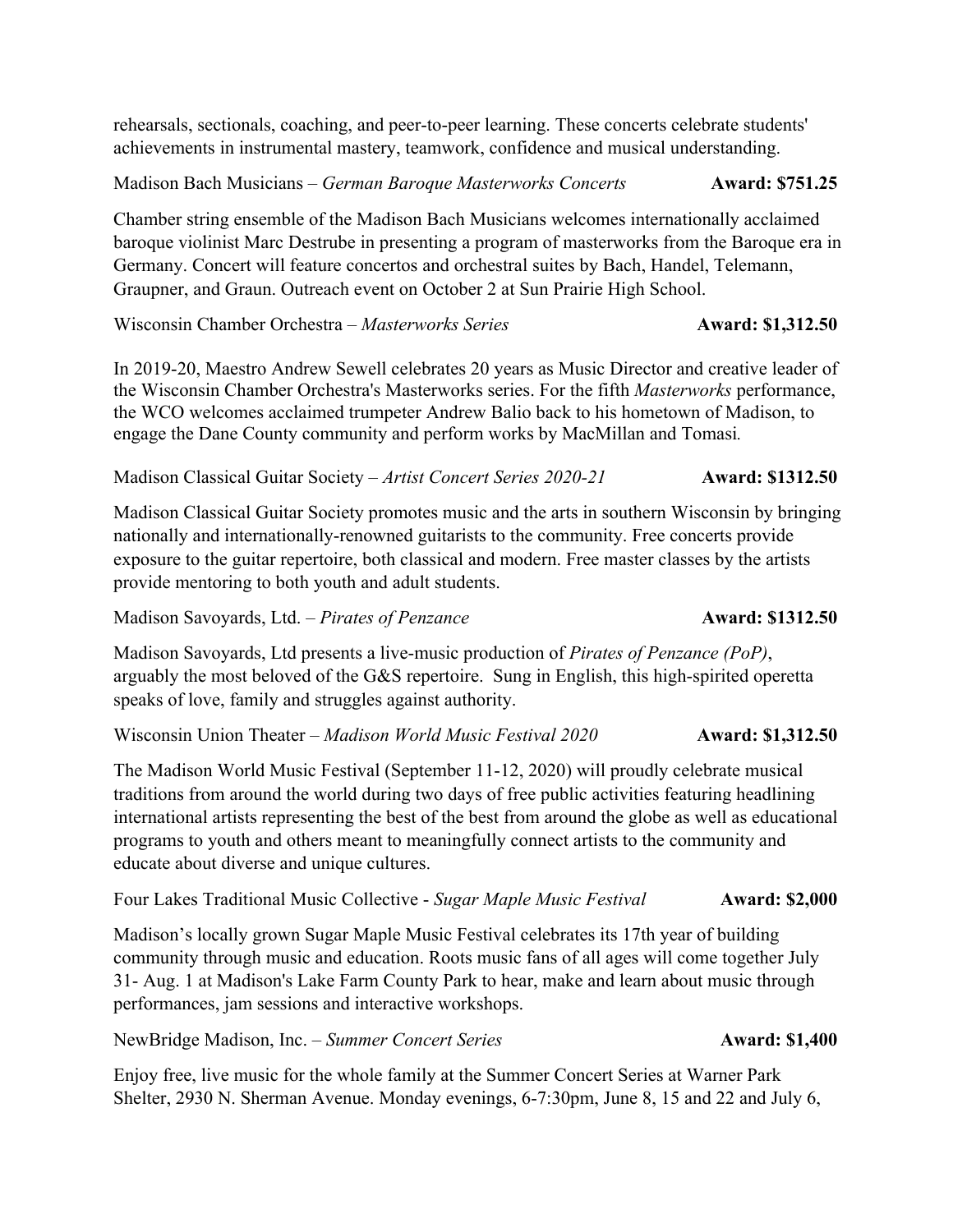13, and 20. Bring a lawn chair or blanket and enjoy the NewBridge concessions stand. More information can be found at www.newbridgemadisoninc.org or Facebook https://www.facebook.com/NewBridgeMadison.

Wil-Mar Neighborhood Center – *Fete de Marquette* **Award: \$2,887.50** 

Welcome to Fete de Marquette, voted Madison's favorite summer festival by Isthmus readers for multiple years running! Activities for families, plus great food and drink set the scene for 20+ performers from around the globe (July 9-12). At Milton McPike Park (202 S. Ingersoll Street).

20515 Greater Madison Jazz Consortium - *Isthmus Jazz Festival 2020* **Award: \$2,060**

The Isthmus Jazz Fest has expanded into a week-long celebration of jazz throughout Greater Madison, ending with two days of jazz on the Memorial Union Terrace and Make Music Madison. Programs ranging from talks and film screenings to concerts, collaborative performances, and jazz jams will occur daily from June 12-21, 2020.

Token Creek Festival, Inc. – 2020 Season: LEGACY **Award: \$1,250** 

One of Dane County's most cherished summer music institutions, the Token Creek Chamber Music Festival celebrates its  $30<sup>th</sup>$  anniversary in 2019 with the theme SANCTUARY, capturing what TCF has meant to listeners and performers over all these years. Highlights include a longer festival, return of the jazz club, stellar roster of artists in composerfocused programs, an anniversary commission, and commitment to a long-term future.

Beyond the Notes Music Festival, Inc. – *Beyond the Notes Music Festival 2020*

#### **Award: \$1,176**

Beyond The Notes Music Festival's mission is to create and provide profound learning and social experiences through music that go beyond the notes. We believe music is an essential component to a well-rounded education. While focusing on the needs of young musicians, the organization also supports and develops the work of educators, pre-service teachers, and composers.

PEBOGA – *2020 Next Level Showcase/Park St. Music Fest* **Award: \$2,400**

Next Level Artists Showcase is in its fourth year. The music festival is a free one-day outdoor music event that serves as a platform for a cross section of music genres (i.e. Blues, R&B, Pop, Smooth Jazz, etc.) featuring primarily local artists. Next Level Artists Showcase is designed to provide high quality promotional exposure to aspiring local artists while serving as an on-ramp to improving race relations through diversity and inclusion.

Greater Madison Jazz Consortium – *Strollin' Series 2020: Capitol East and Middleton*   **Award: \$2,940**

This year's Strollin' jazz mini-festival series showcases the vibrancy of our local jazz community in two rapidly developing neighborhoods: the Capitol East District and downtown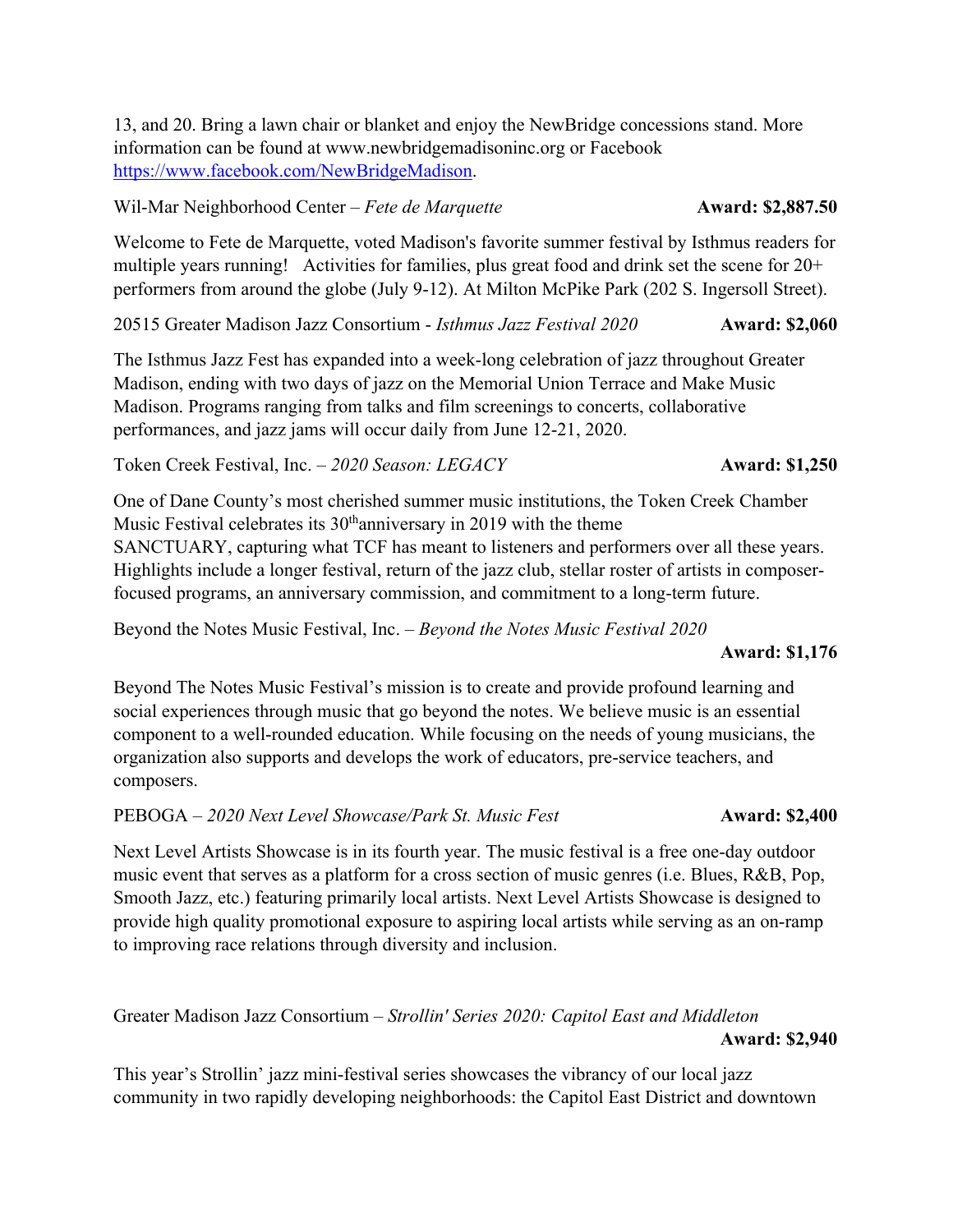Middleton. Music fans of all ages can sample a stylistically diverse range of live jazz music at indoor and outdoor venues with no cover charges.

Grace Presents – *Concert Series* **Award: \$1,200** 

Grace Presents monthly concert series offers a broad range of musical styles including jazz, classical, folk, world and more. Hour-long lunchtime concerts, held once each month on Saturdays at noon, are free for all to enjoy and feature exceptionally talented musicians from the local area.

### MAMA, Inc. *– 2020 MAMA Awards* **Award: \$2,887.50**

The Madison Area Music Association (MAMA) is a  $501(c)3$  non-profit organization with the mission of supporting youth music in the Madison area, and strengthening and engaging the music community. Our annual Awards show is a Grammy-style event which recognizes the efforts of local musicians, music business professionals and educators.

Sessions at McPike Park, Inc. – *Four August Evening Musical Sessions* **Award: \$2,280** 

The August Sessions at McPike Park are four evenings of sensational local, national, and international musical performances. The Sessions offer community members an opportunity to spend hot summer evenings among friends and neighbors to hear music from the farthest reaches of the globe. Free and memorable.

Handel Aria Competition **Award: \$2,447.20** 

The eighth annual Handel Aria Competition is being held in Madison, Wisconsin to promote the performance and appreciation of Handel's extensive vocal repertoire. Founders Dean and Orange Schroeder are enthusiasts of George Frederic Handel's music and lifelong supporters of the arts.

Madison Music Collective – *InDIGenous JAZZ Concert Series Fall 2020: Original Music from Local Artists* **Award: \$2,801.40**

The InDIGenous JAZZ Series presents new music composed by local musicians in a wide variety of jazz styles. Concerts feature two hour-long sets and a Q&A session for audience members to pose questions to the performers. Entering its 6th year, the series has been enthusiastically received and remains immensely popular.

Urban Community Arts Network, Ltd. – *For the Love of Hip-Hop Summer Concert Series*   **Award: \$1,677.50**

Urban Community Arts Network, Ltd. is hosting For the Love of Hip-Hop, a free, outdoor summer concert series featuring all local artists. The aim of this series is to create performance opportunities for Dane County Hip-Hop artists and to expose the community to the vibrant Hip-Hop culture in Dane County.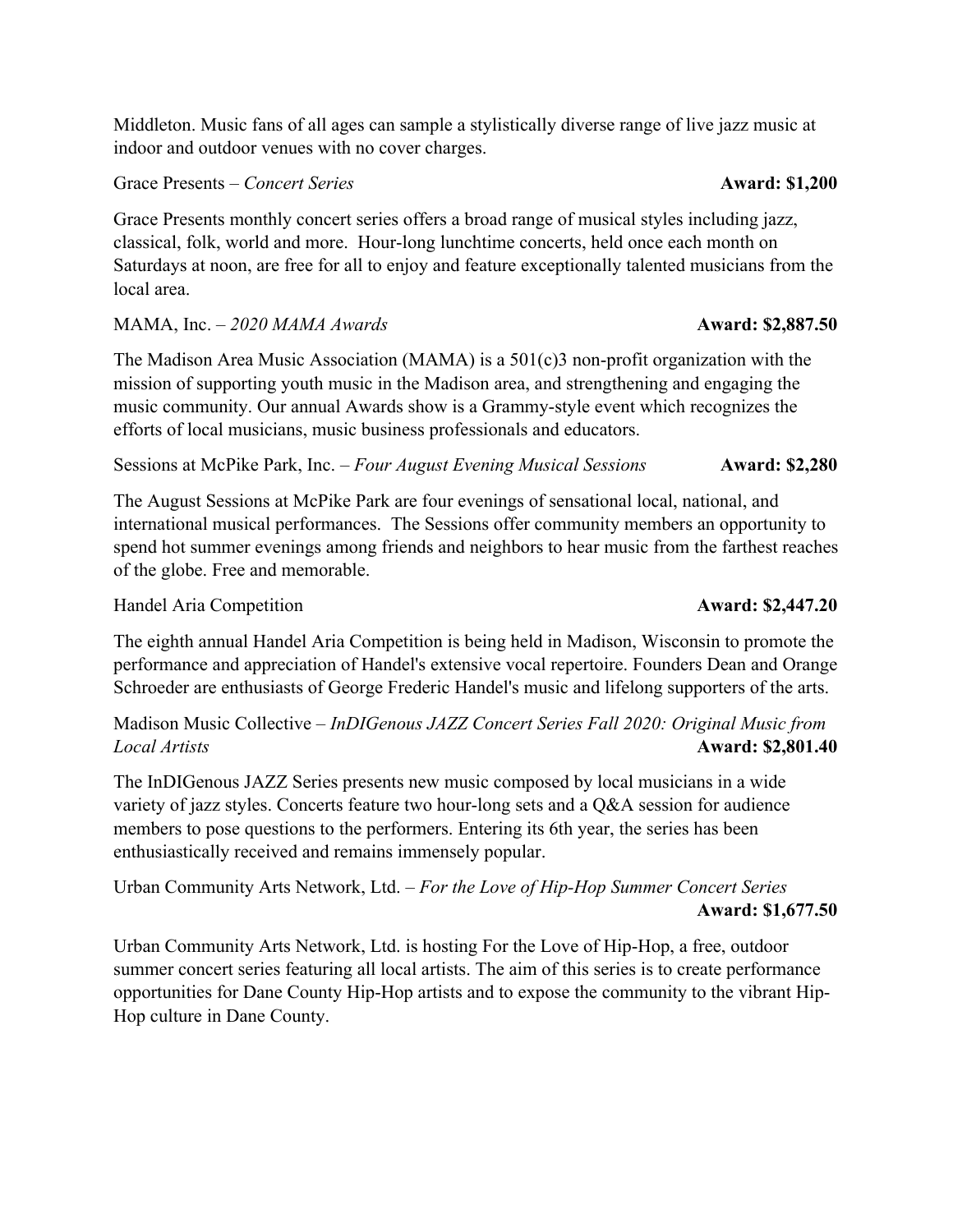Friends of Allen Centennial Gardens, Inc. – *Summer Sundays in the Garden 2020* 

#### **Award: \$840**

Now in its fifth season in 2020, SUMMER SUNDAYS IN THE GARDEN is firmly established as a fixture of Madison's summer music scene, offering jazz and other concerts on alternating Sunday afternoons June through August. Free and open to the public, this outdoor series takes place in the inspiring natural surrounds of Allen Centennial Gardens and features the area's best local musicians with occasional outside guests.

Dane Dances – *Dane Dances! 2020* **Award: \$1072.50**

In its milestone 20th season, Dane Dances! continues to be one of the premier trademark summer activities in Dane County. It is also recognized as the most successful volunteer community effort at promoting racial and cultural diversity and bringing people of all ages, racial and ethnic backgrounds and incomes together.

Girls Rock Camp Madison – *Girls Rock Camp Madison* **Award: \$3,111.60** 

Girls Rock Camp Madison is a one-week day camp for girls ages 8-18 where campers learn an instrument, write a song, form a band, record in a professional recording studio, then rock out in front of hundreds of screaming fans at a showcase. GRC Madison's mission is to support a culture of positive self-esteem and collaboration among girls while building community through music.

Wisconsin Youth Symphony Orchestras, Inc. – *WYSO Music Makers Summer Program 2020* **Award: \$3,672.90**

The WYSO Music Makers Summer Program is an intensive week long expansion of the WYSO Music Makers program, designed to include instrumental, choir, music composition, art, and movement classes. Participants are provided small group learning, private coaching, teen mentors, and the opportunity to share their love of music with students, families, and the community.

### **Visual Arts**

PhotoMidwest (a.k.a. The Center for Photography at Madison) – *PhotoMidwest 2020 Biennial Festival* **Award: \$1037.50**

The PhotoMidwest Festival is a biennial celebration of the photographic arts. PhotoMidwest events and exhibits provide opportunities for adults and youth in Dane County and throughout the Midwest to exhibit, see, appreciate, and learn about the art of photography.

Wisconsin Academy of Sciences, Arts & Letters – *Bruce Crownover/Todd Anderson/Ian van*  **Coller and Matthew Warren Lee (paired exhibitions) Award: \$1,988** 

Paired exhibitions of work by Milwaukee painter Matthew Warren Lee and The Last Glacier artist collective, which includes the printmakers Bruce Crownover (Madison) and Todd Anderson (South Carolina) and photographer Ian van Coller (Montana). Deeply concerned about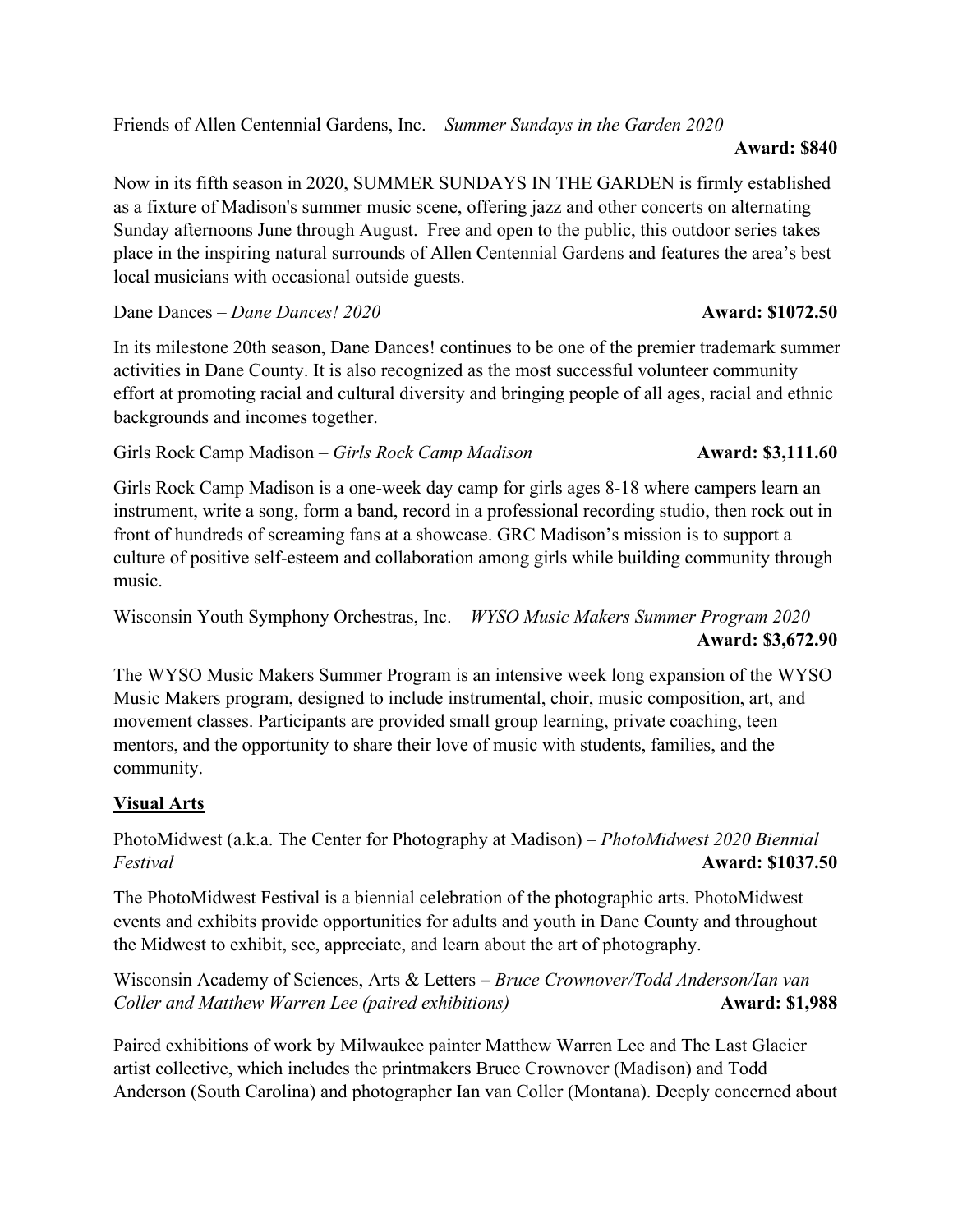our global future, these artists make exquisite work that considers our fragile present from the perspective of deep time.

Wisconsin Academy of Sciences, Arts & Letters – *Composer residency: The Last Glacier*   **Award: \$1537.80**

Pianist and composer Jason Kutz takes residency in the James Watrous Gallery to respond to the exhibited work of The Last Glacier artist collective. Kutz will seek to explore, through music, the slow pace of the depletion and rebuilding of ice, unique to glaciers, and the fragility of that balance.

Madison Public Library Foundation – *Art Exhibitions* **Award: 1,600** 

The Bubbler team at Madison Public Library will pay a stipend to artists whose work is exhibited at the Central Library. This stipend will help defray the costs of exhibition and encourage a more diverse applicant pool.

Madison Museum of Contemporary Art – *Amy Cutler: "A Narrative Thread"*

 **Award: \$2,887.50**

Opening in fall 2020, MMoCA will present an exhibition of New York-based painter Amy Cutler. Cutler's rich paintings – including a new series inspired by Madison sources – explore gender, current affairs, historical events, and literary stories. The exhibition will be accompanied by an array of related education and outreach programming.

Underbelly – *Alternative Art Series* **Award: \$750** 

UnderBelly is looking to expand our reach in 2020 through our "Alternative Art" Series. Our plan is to have two larger events, The UnderBelly Book Fair and The Immersive Art Fest. The goal with both events is to create spaces for nontraditional art and highlight Madison creators.

Mills Folly Microcinema – *Arts + Literature Laboratory Monthly Showcase* 

### **Award: \$851.25**

Mills Folly Microcinema is a monthly showcase for experimental film and video art at the Arts + Literature Laboratory at 111 S. Livingston Street in Madison. Screenings will highlight films and videos from the national film festival circuit, as well as provide screen time for local filmmakers.

### **History**

Wisconsin Historical Museum – *"We Stand on Their Shoulders": A History of Wisconsin Women and Voting Award: \$2,887.50* 

The right to vote is life-changing, but it does not come without struggle. Celebrate the passage of the 19<sup>th</sup> Amendment granting women the right to vote and discover how strong leaders and passionate groups used the new power to gain long overdue rights and recognition for women in Wisconsin and around the nation.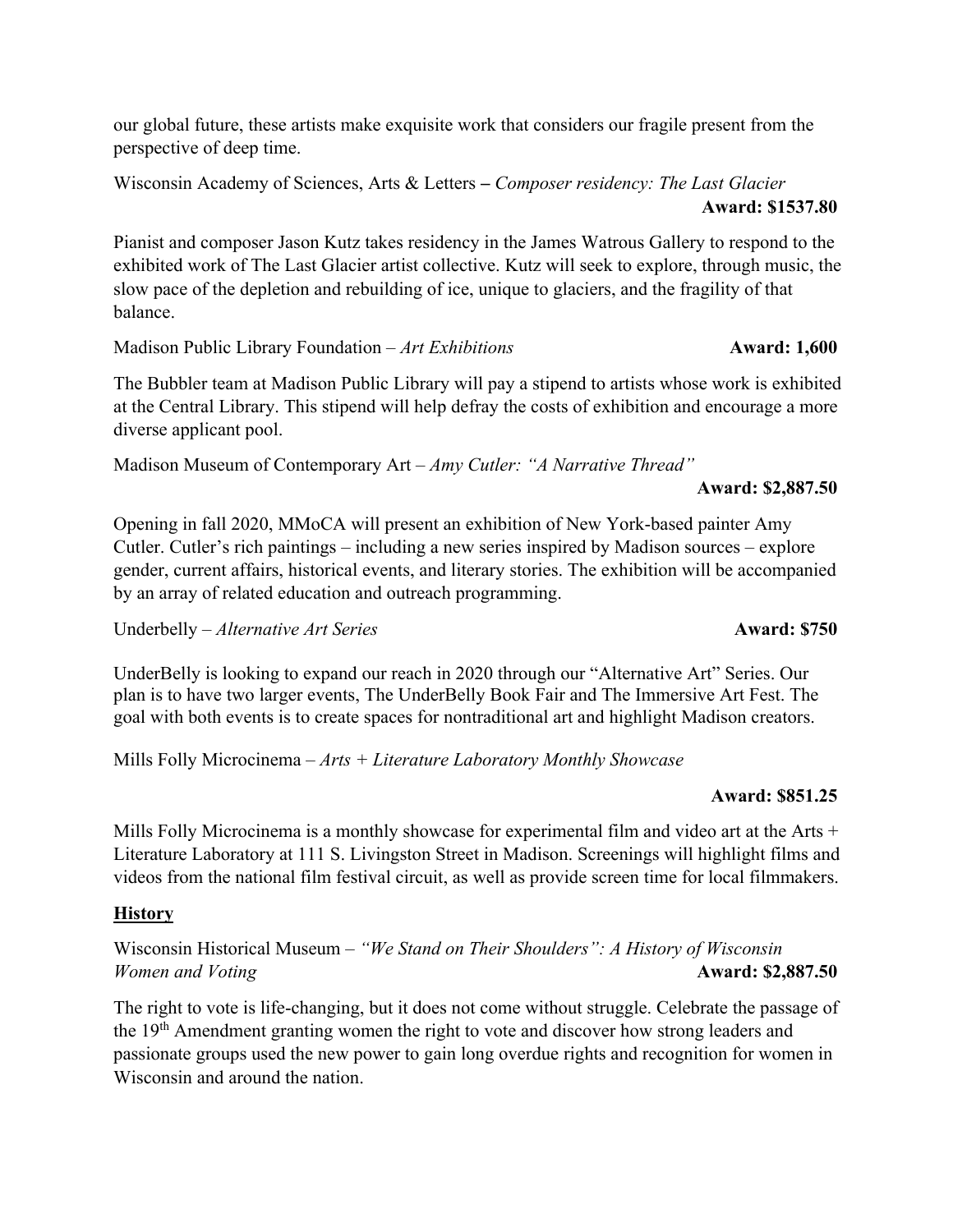Social Justice Center – *Moving Forward by Healing the Past* **Award: \$1,680** 

"Looking Forward by Healing the Past" builds upon the Dane County Timebank's December 2019 collaboration, "Looking Backward to Move Forward: Madison's History of Harm and Hope for the Future." Our project integrates projection layers of transformative images created by community members to heal fragmented pasts of the collective.

### **Dance**

Madison Contemporary Vision Dance – *Fairytale Dance Project* **Award: \$3,120**

Madison Contemporary Dance's (MCD) 2020 project Summer Masquerade is inspired by the fairytale The Root Children. This project will feature community-based performances and classes. A new outcome of Summer Masquerade will be a published fairytale book, written by MCD Director Sara Rohs, featuring original photography of the MCD dancers.

UW Community Arts Collaboratory – *Performing Ourselves 2020 Showcases*

**Award: \$3,119.40**

Performing Ourselves Showcases occurs in spring and fall 2020. It is a showcase of young dancers from nine community centers and community schools.

UW Community Arts Collaboratory – *Whoopensocker Touring Celebration of Authors*  **Award: \$3,500**

Whoopensocker! Celebration of Authors Touring Show, presents the writing of young people from Madison schools, community centers, and libraries through unique, kid-authored, professionally performed short plays. It is to be presented in various community settings, including libraries, schools, and community centers.

East Madison Community Center – *EMCC Hip Hop Dance Program* **Award: \$2,805**

Since 2008, EMCC has provided b-boy/b-girl dance program where people gather weekly to watch, learn, and coach others to learn difficult dance moves. The program is free and welcomes anyone who wants to dance.

Dance Wisconsin*- Guest Choreographers* **Award: \$2,000**

Dance Wisconsin performs original choreography created by non-resident choreographers Colby Damon and Anthony Cannarella. Colby Damon raised in Virginia and is now a performer and choreography based out of Philadelphia. Anthony Cannarella, raised and trained in Madison, is a member of the Sacramento Ballet of Sacramento California.

Kanopy Dance Theatre Inc. - *It's Not Me... It's You* **Award: \$1,925** 

*It's Not Me... It's You* delves into complexities of relationships. NYC Choreographer, Tadej Brdnik, former Principal Dancer with White Oak and Martha Graham Dance, creates a new work examining our inability to communicate and its potential consequences. Brdnik will perform A *Solo for two dancers and a Chair* about interactions that change the trajectory of our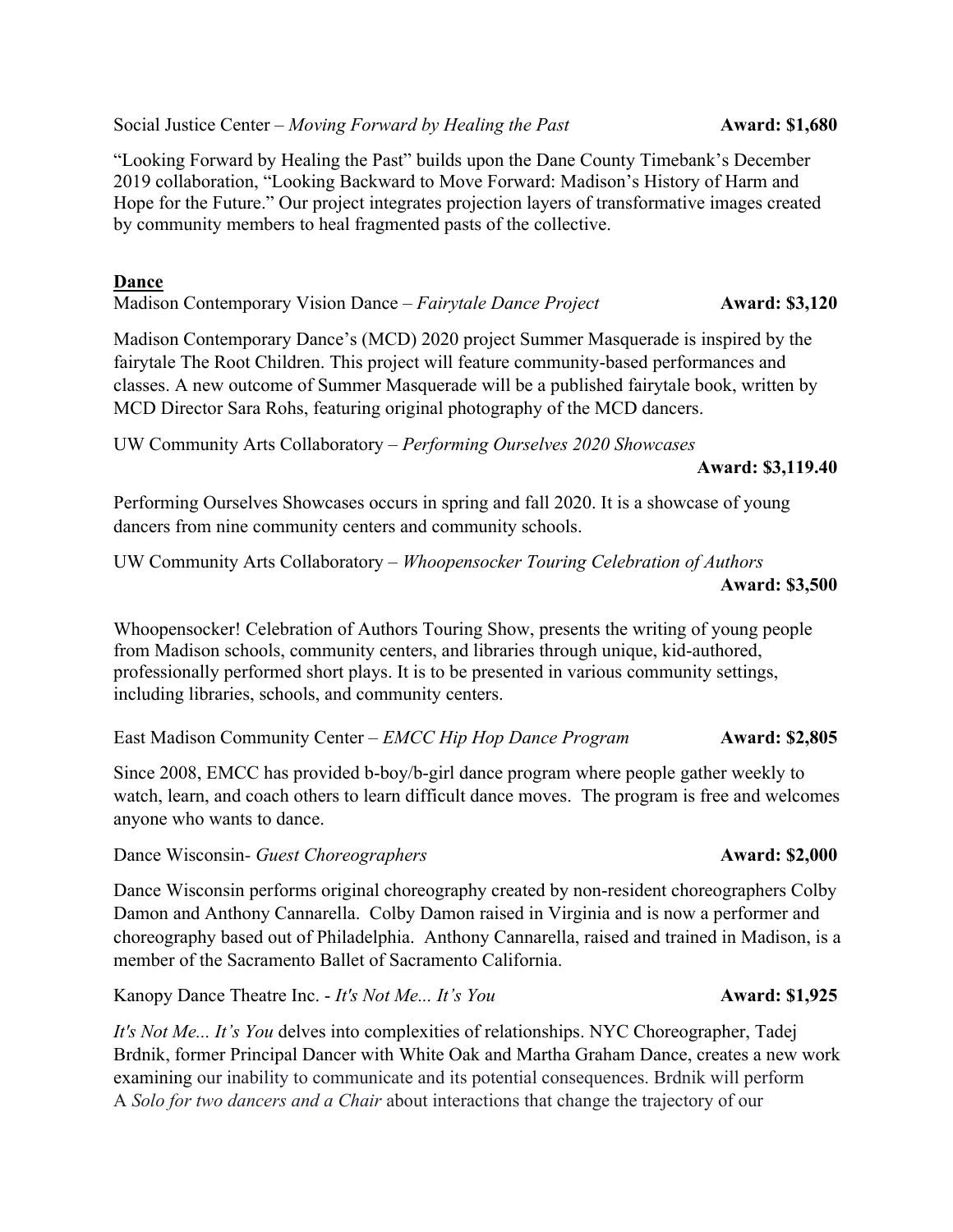lives. Kanopy Director Thurrell's premiere is about distortion in mob mentality; Kanopy Director Cleary's *Highway Patrolman* is about brothers and loyalty.

Li Chiao-Ping Dance – *2020 Summer Dance Camp* **Award: \$3,150**

The 2020 Summer Dance Camp and Intensive includes works choreographed by Li Chiao-Ping and current and former members of LCPD, and features community performers of all ages and abilities. The informal showing and final concert celebrate Li Chiao-Ping Dance's mission of "dancing through life."

### **Theater**

Music Theatre of Madison – *TEN DAYS IN A MADHOUSE: THE WORKSHOP*

#### **Award: \$650**

TEN DAYS IN A MADHOUSE: THE WORKSHOP is part two in a cycle of development for a new musical written by Wisconsin artists. Following a successful first reading in 2019, the workshop portion will feature costume and set renderings, a demo station to hear early examples of the songs, a semi-staged reading, a talkback with the composers, and more.

Jacquelin Bradley – *Comet Boy, the Musical* **Award: \$1,312** 

*Comet Boy, the Musical* is a show featuring my writing and original music, reflecting my journey with a loved on through depression; ending in suicide. The primary goal of my project is to shine a light on the critical need for suicide prevention.

Forward Theater – 45 Plays for America's First Ladies **Award: \$2,100** 

Forward Theater will proudly mount one of the world-premiere productions of *45 Plays for America's First Ladies* by Chloe Johnston, Sharon Greene, Genevra Gallo-Bayiates, Bilal Dardai, & Andy Bayiates in the Playhouse at Overture Center November 5 – 22, 2020. It's a new piece inspired by *44 Plays for 44 Presidents*, the smash hit of our 2012-2013 season.

Wisconsin Veterans Museum Foundation – *Talking Spirits Forest Hill Cemetery Tours*  **Award: \$2,530**

This award-winning living history program illuminates the lives of many prominent and lesserknown figures in Wisconsin history. This year's theme is "Wisconsin: Myths and Realities." The tour this year will look at major myths and realities that have dotted our state and city history, while highlighting four vignettes of different ethnicities, genders, contributions and perspectives.

### **Arts in Education**

Sun Prairie Area School District *– ComMission Possible 10* **Award: \$812.50**

ComMission Possible Ten is an eight-month composition and composer-in-residence project that has been developed for over two hundred and fifty Sun Prairie Patrick Marsh Middle School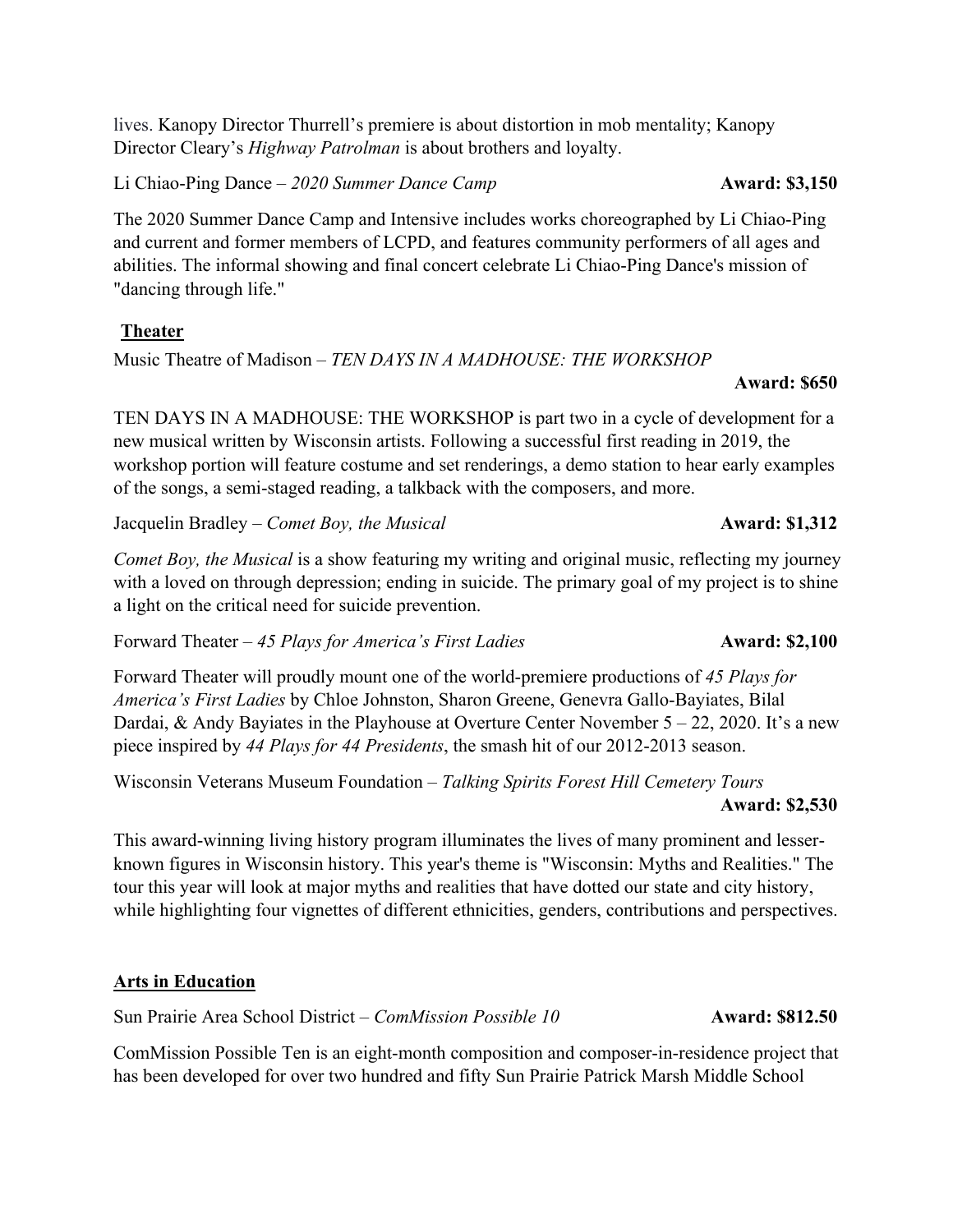band students. Internationally recognized composer and educator, Erika Svanoe will lead the students through the creative process as a new composition for band is created.

Madison Symphony Orchestra, Inc. – *Symphony Soup* **Award: \$2,100**

As the Madison Symphony's education concert for students in grades K-3, Symphony Soup serves as the foundation of the MSO's Youth Concert Series, reaching our youngest audience members. Symphony Soup brings students out of the classroom and into the concert hall, introducing them to the symphony orchestra and exploring age-appropriate musical concepts.

Bayview Foundation, Inc. – 2020 Arts Partner Program **Award: \$2,000** 

The Arts Partner program will provide over 125 hours of meaningful experiences in the arts for 100 Bayview youth and their families. The project will increase academic success, selfexpression, and confidence for youth through the facilitation of regular mixed media workshops by local Madison artists.

Children's Theater of Madison – *CTM Young Playwrights Program 2020-21* 

**Award: \$2953.80**

The Young Playwrights Program is an in-school residency program designed to give voice to teenagers through the medium of playwrighting and through mentoring from teaching artists. The program culminates in a public performance featuring staged readings of selected plays, direct and performed by experienced artists.

American Players Theatre – *2020 Student Matinee Performances and Workshops*

#### **Award: \$2,625**

Drawing from over 35 Dane County schools, APT will provide student matinee performances, as well as interactive, in-classroom workshops, for over 3,000 elementary, middle and high school students in the fall of 2020. Many of these students will be from rural communities and many will be seeing classical theater for the first time.

Monona Terrace Community and Convention Center – *Lakeside Kids* **Award: \$1,049.25**

Monona Terrace organizes "Lakeside Kids," an innovative program that provides cultural and arts-focused play activities that bring visual and performing arts to children ages 4 and up. Lakeside Kids is free to the public and is enjoyed by families of all income levels.

Drum Power Inc. – *Drum Power Drum & Dance Camp 2020* **Award: \$2,887.50**

The Drum Power Summer Drum and Dance Camp provides a fun opportunity for young people to practice discipline, community and leadership and drum and dance traditions from Brazil, Cuba, Peru, Guinea, Senegal, Mali and the United states that including Afro-Peruvian dance, Break Dance, Hip Hop Dance, Modern Dance and Capoeira.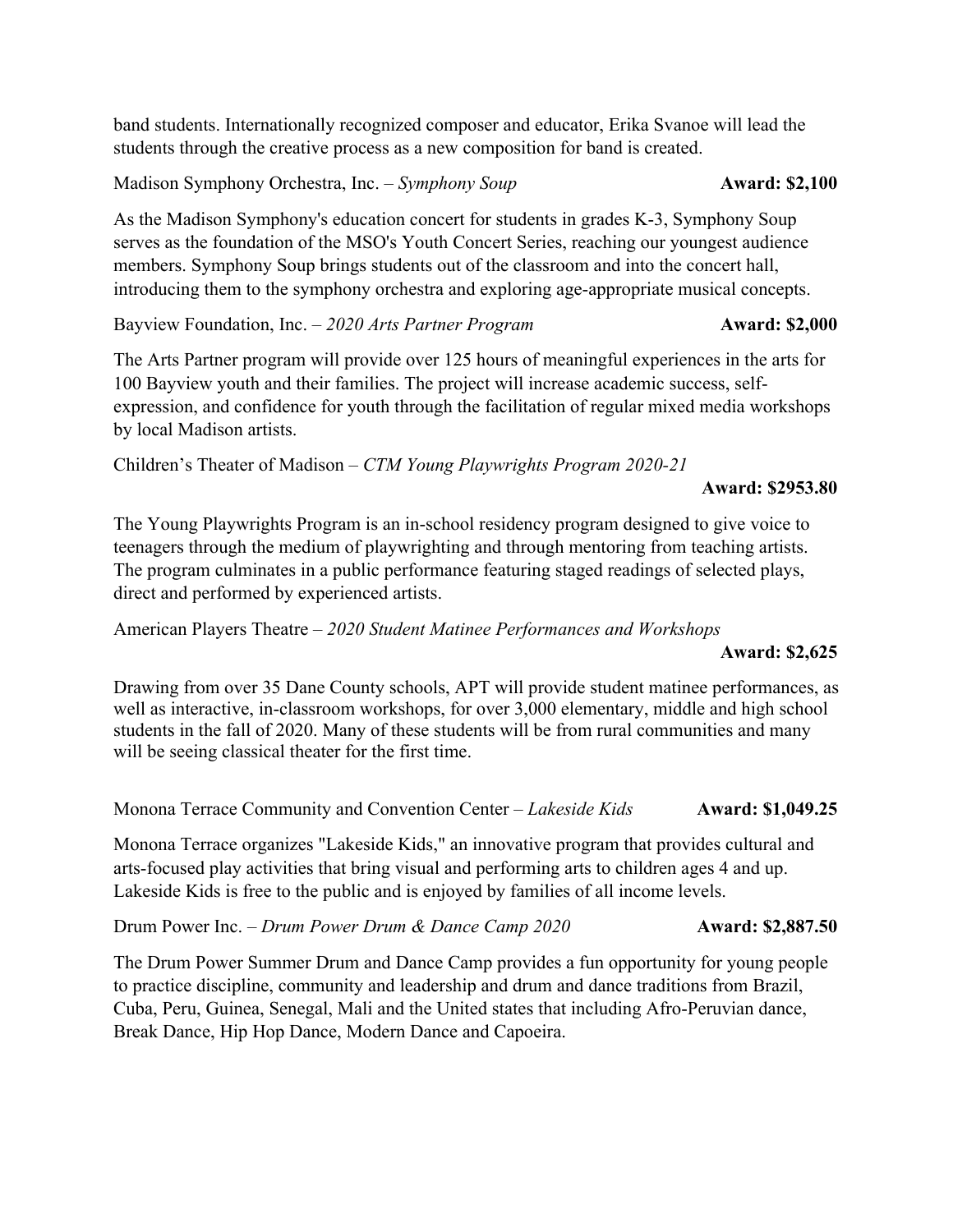Opera for the Young – *Hansel and Gretel* **Award: \$3,150** 

Funding from Dane Arts will support the countywide school tour of OFTY's new production of *Hansel and Gretel* by Engelbert Humperdinck. Teaching materials will include a Tutorial CD\* and Cast Recording, a Teacher's Guide about opera and *Hansel and Gretel*, and a Student Preparation Handbook\* including activities for integration of the opera into academic subjects.

\*Tutorial CD and Student Preparation Handbook also available in Spanish translation.

Arts & Literature Laboratory, Inc. - *Fall 2020 Youth Arts Lab* **Award: \$2,750** 

Youth Arts Lab is Arts + Literature Laboratory's umbrella of free visual, performing, and literary arts programs running at Arts + Literature Laboratory as well as partnering schools and organizations around Dane County. Dane Arts support will strengthen Arts + Literature Laboratory's capacity to serve 180 students through these programs in Fall 2020.

### **Short Order Project Grants**

Mallory Shotwell – *Suspended Self: The Liminal Space of Breast Cancer* **Award: \$939** 

Suspended Self – The Liminal Space of Breast Cancer is a study on breast cancer. Working with breast cancer patients, survivors, and those with a high risk/genetic predisposition, this project's mission is to provide a visual articulation of the breast cancer experience, to connect, support, and provide advocacy.

### Araceli Esparza – *Midwest Mujeres: interviews with 21st Century Latina/o artists from Wisconsin* **Award: \$600**

Midwest Mujeres' mission to break the isolation of Latinas living in the Midwest. Midwest Mujeres podcast, Latinx Artists in Wisconsin, series will dive into the work and lives of local Latino and Latina artists in Dane county and provide an oral digital history of Latino art, methods, and culture.

### Sunshine Arts and Culture – *Asian Pacific American Heritage Month performance on the capitol square* **Award: \$1,000**

The Sunshine Arts and Culture Organization aims to celebrate Asian Pacific American Heritage Month with an ethnic Chinese dance performance on the Capitol Square. We aim to share our culture and love of dance with the Madison community, whilst encouraging health and happiness amongst our aging members.

### Madison Reading Project *- Free Books for Children in family areas at Dane County jail, courthouse* **Award: \$1,000**

Volunteering at the Dane County jail, I see a fundamental, basic need to have children's' books available in visitor areas for sharing among family members and the incarcerated individuals. My